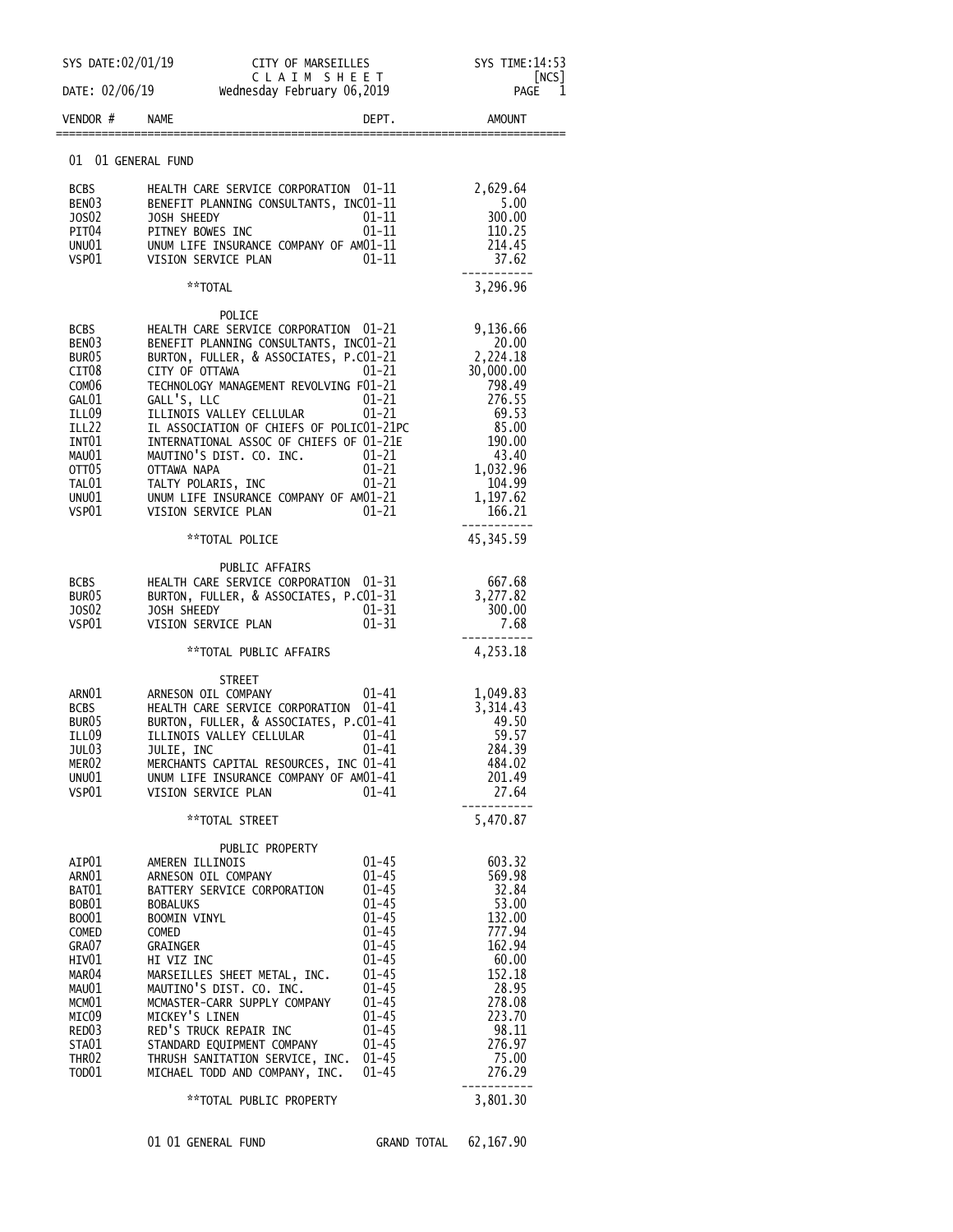| SYS DATE:02/01/19                |                                                                                 | CITY OF MARSEILLES<br>CLAIM SHEET |                      |
|----------------------------------|---------------------------------------------------------------------------------|-----------------------------------|----------------------|
|                                  | DATE: 02/06/19 Wednesday February 06,2019                                       |                                   | [NCS]<br>PAGE        |
| VENDOR #                         | <b>NAME</b>                                                                     | DEPT.                             | <b>AMOUNT</b>        |
|                                  | 04 04 LIABILITY INSURANCE FUND                                                  |                                   |                      |
| <b>IPRF</b>                      | ILLINOIS PUBLIC RISK FUND                                                       | $04 - 00$                         | 4,522.00             |
|                                  | **TOTAL                                                                         |                                   | 4,522.00             |
|                                  | 04 04 LIABILITY INSURANCE FUND GRAND TOTAL 4,522.00                             |                                   |                      |
| MOE01                            | M & O ENVIRONMENTAL COMPANY 08-00                                               |                                   | 6,828.81             |
|                                  | **TOTAL                                                                         |                                   | 6,828.81             |
|                                  | 08 08 COMMUNITY IMPROVEMENTS GRAND TOTAL 6,828.81                               |                                   |                      |
| BRA05                            | DUNCAN & BRANDT, P.C.                                                           | $12 - 00$                         | 350.00               |
|                                  | **TOTAL                                                                         |                                   | 350.00               |
|                                  | 12 12 ADJUDICATION FUND                                                         | GRAND TOTAL                       | 350.00               |
| CAR <sub>03</sub><br>TZS01       | CARGILL INC<br>THOMAS J. ZACHARY & SONS, INC. 15-00                             | 15-00                             | 7,172.34<br>4,722.64 |
|                                  | **TOTAL                                                                         |                                   | 11,894.98            |
|                                  | 15 15 MOTOR FUEL TAX FUND GRAND TOTAL                                           |                                   | 11,894.98            |
| ILL09<br>SWA01                   | ILLINOIS VALLEY CELLULAR<br>SWANK MOTION PICTURES, INC                          | 17-00<br>$17 - 00$                | 16.09<br>395.00      |
|                                  | **TOTAL                                                                         |                                   | 411.09               |
|                                  | 17 17 RECREATION FUND                                                           | GRAND TOTAL           411.09      |                      |
| KUB01                            | KUBOTA LEASING                                                                  | $23 - 00$                         | 806.95               |
|                                  | **TOTAL                                                                         |                                   | 806.95               |
|                                  | 23 23 TIF II                                                                    | GRAND TOTAL                       | 806.95               |
| BUR <sub>05</sub>                | BURTON, FULLER, & ASSOCIATES, P.C34-00                                          | 66.00                             |                      |
|                                  | **TOTAL                                                                         |                                   | 66.00                |
|                                  | 34 34 COMMUNITY DEVELOPMENT FUND GRAND TOTAL                                    |                                   | 66.00                |
| MAR12                            | MARQUETTE STEEL                                                                 | $50 - 00$                         | 147.07               |
|                                  | **TOTAL                                                                         |                                   | 147.07               |
|                                  | 50 50 STORMWATER MANAGEMENT FUND GRAND TOTAL                                    |                                   | 147.07               |
| <b>BCBS</b><br>BEN <sub>03</sub> | HEALTH CARE SERVICE CORPORATION 51-00<br>BENEFIT PLANNING CONSULTANTS, INC51-00 |                                   | 6,893.03<br>10.00    |